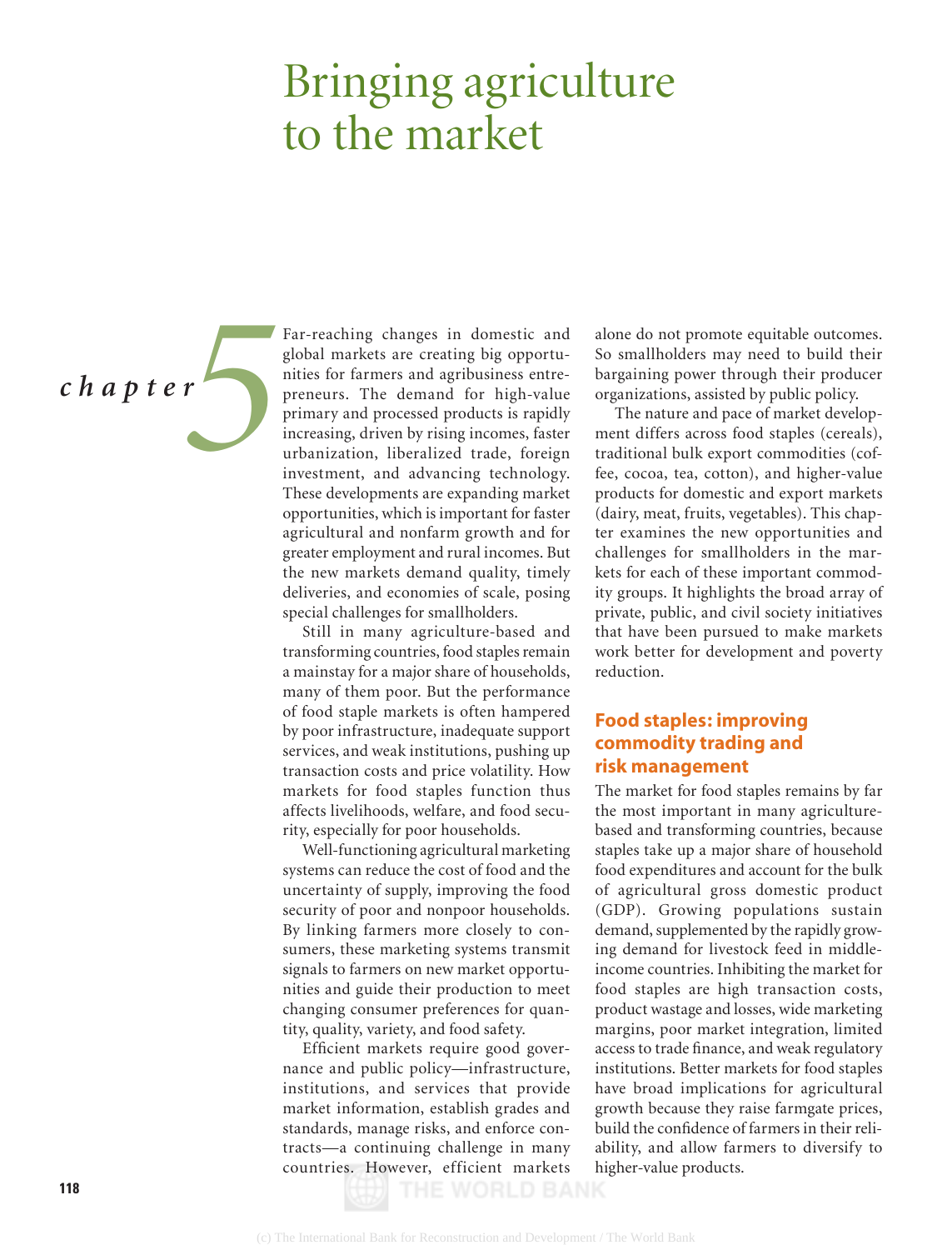

#### **Figure 5.1 Layers of intermediaries characterize Ghana's maize markets**

\$ per 100 kilograms, 1998

Source: Natural Resources Institute, personal communication 2006.

In agriculture-based and transforming countries, small and medium-size traders and layers of intermediaries are common in the marketing of food staples and other agricultural commodities (figure 5.1). Often one-person businesses dealing in several commodities, the traders and intermediaries are mainly self-funded because of limited access to credit. They maximize the returns on their working capital by rapidly turning over small quantities, with little storage. Quality grades are rarely standardized, nor are weights and measures, making personal inspection by buyers essential. This requires that traders travel extensively, increasing transaction costs.

Improving and modernizing the marketing system can increase market efficiency, foster competitiveness with imports, and reduce losses and risks. Market modernization, beyond improving basic transport, includes marketing information systems, commodity exchanges, and price-risk management.

## *Poor road connections*

Inadequate transport infrastructure and services in rural areas push up marketing costs, undermining local markets and exports. This is particularly the case in Africa, where less than 50 percent of the rural population lives close to an all-season road. Trader surveys in Benin, Madagascar, and Malawi find that transport costs account for 50–60 percent of total marketing costs.<sup>1</sup> Improving road connections is thus critical to strengthening the links of farmers and the rural economy to local, regional, and international markets (box 5.1).

#### *Market information systems*

Market information keeps farmers and traders attuned to the demands and changing preferences of consumers, guiding farming, marketing, and investing. Market information encompasses timely and accurate prices, buyer contacts, distribution channels, buyer and producer trends, import regulations, competitor profiles, grade and standards specifications, postharvest handling advice, and storage and transport recommendations.<sup>2</sup>

Public market information systems have often been disappointing, with information disseminated too slowly, in the wrong form, or too infrequently to be of real use to market participants.<sup>3</sup> Several innovative approaches are being piloted in different parts of the world, building on advances in communications technology (radio, cell phone, television, Internet) and the liberalization of telecommunications and broadcasting. In India, the Ministry of Agriculture operates AgMark Net, which collects price information from wholesale markets nationwide and disseminates it through the Internet. The private sector in India is investing in telecommunications infrastructure, such as mobile phone networks and Internet-linked rural control and interest in the strengthening the storage of the strengthening the links of farmers and the rural conomy to look, regional, and international markets as a storage, in the links of farmers and the rural co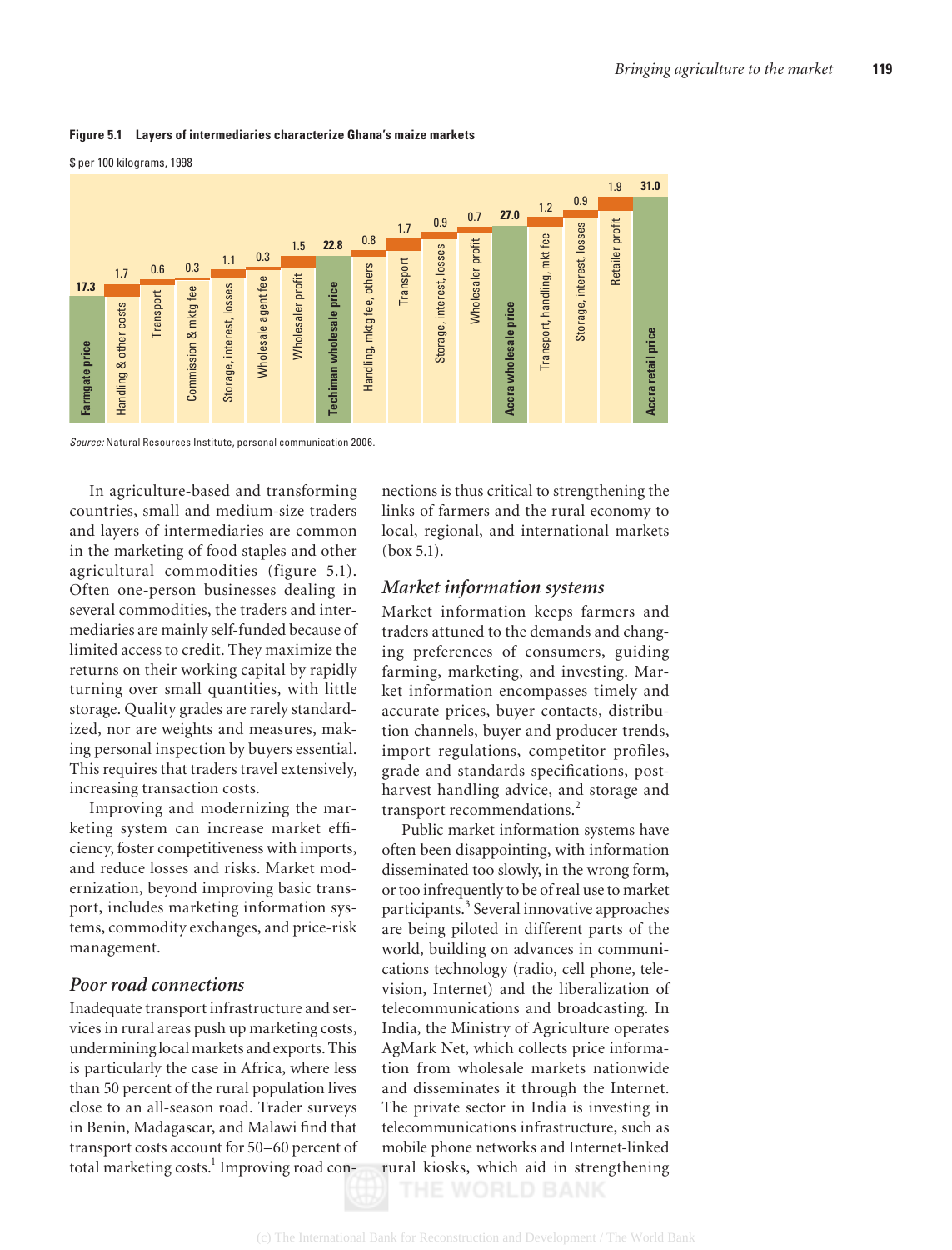## **BOX 5.1** *Impacts of road infrastructure on markets and productivity*

Rural road development has the potential to reduce transport costs and generate market activity. In Vietnam, road rehabilitation increased the variety of goods that households sold in the market—primary fruits, vegetables, and meat—and encouraged greater participation in trade and services. In Georgia, the construction and rehabilitation of roads increased the opportunities for off-farm and female employment. In Madagascar, simulations suggest that a 50 percent reduction in travel time per kilometer on roads would increase rice production by 1 percent.

However, these effects will be mediated by specific geographic, political, and economic settings. Complementary inputs and policies may be required to achieve the full benefits from improved roads. Even if aggregate output gains are forthcoming, there will almost certainly be losers too. How one weighs the gains and losses and whether poverty falls is ultimately an empirical question. Recent work using impact evaluation methods shows mixed results, suggesting that to be effective, rural road policy needs to adapt to context and setting.

Policy should focus more on the complementary role of rural roads. Past policy has fixated on the supply of rural roads as a catalyst to development and market activity. Poor road conditions often coincide with a number of other bottlenecks inhibiting agricultural productivity and economic development, including poor agroclimatic endowments, low population density, no transport services, low education levels, a lack of electricity, and risk, credit, and other market failures. Road benefits depend heavily on interactions with other infrastructure and geographical, community, and household characteristics. For example,

one study in Vietnam found that four to six years after road rehabilitation, road transport services were more likely to respond where markets were already established and natural disasters were relatively infrequent. Policy needs to consider more than the absence or dire condition of a road before deciding that a new road is critical. In each specific case, policy should ask whether roads are the right instrument for overcoming the constraints to a given welfare outcome and if so, what other policy initiatives and investments are needed.

Heterogeneities across households will determine who gains and who loses. Holding community characteristics constant, some households will be better placed to take advantage of a new road, based on their endowments and the nature of their occupations. Households differ in what they buy and sell and hence how much they will gain or lose from the changes in prices induced by better roads. Poor households are more likely to rely on the production of nontraded goods and services that may actually be displaced by better roads fomenting increased competition. On the other hand, road improvement has a general income effect that could generate demand for services from poor providers. The net effect is an empirical question. The picture that emerges from recent, more methodologically rigorous impact evaluations is a complex one. In Nepal, better road access benefited the poor and the nonpoor, but the proportionate gains were higher for the nonpoor. Dercon and others (2006) find that access to all-weather roads in 15 villages in Ethiopia reduced the incidence of poverty by 6.7 percent. Given the heterogeneity of impacts, more attention needs to go to beneficiary selection, recognizing that tradeoffs exist. Moreover, roads may

need to be provided as part of a package of interventions that helps certain groups benefit more than they would have and that protects or compensates those who may lose.

The governance and institutional settings are also important in determining impacts. Road project funds may not end up funding what was intended and hence have no impact. Infrastructure expenditures present opportunities for graft and the diversion of resources. This can change when incentives change. One study found that the threat of an audit on road projects in Indonesia significantly increased the actual amounts spent on labor and building materials for roads, thereby bringing the quality of the roads nearer to that originally intended. Fungibility can also dull impacts, as aid or central government funding for road projects may substitute for local government infrastructure spending. Finally, the lack of funding and institutional arrangements for routine maintenance can significantly reduce the impacts of newly improved roads.

How much roads matter depends on a range of factors. Of course, roads matter to economic development, but how much they matter depends on a number of other factors. Comprehensive approaches are needed that are compatible with how local institutions work in practice, including what they are capable of delivering. This may require fashioning a whole package of cross-sectoral investments (roads *and* complementary investments) and policy changes that will ensure a higher efficiency impact, as well as more desirable poverty and equity outcomes.

*Sources:* Limao and Venables 2001; Van der Walle 2007.

market information, extension, and other services to farmers. In West Africa, a publicprivate partnership set up TradeNet, a trading platform that allows sellers and buyers to get into contact over the Internet and by cell phones (box 5.2).

Market information systems also disseminate price information in Kenya, Mozambique, and Senegal, using a mix of Internet, short message service (SMS), voicemail, radio, and market chalkboards.4 Local FM radio broadcasts market information in Mali and Uganda.<sup>5</sup> It is still too early to judge the long-term viability and impact, but anecdotal evidence points to the interest of farmers (with rising use of

SMS) and the willingness of mobile phone companies to invest in these systems, supported by initial donor funding. The new systems have the potential to significantly reduce transaction costs, especially search and transport costs, and warrant continued investment and evaluation.

## *Commodity exchanges: fast and low cost*

Commodity exchanges offer a fast and low-cost mechanism for discovering prices, trading, and resolving contractual disputes. A physical exchange is often a first step to more sophisticated trading contracts—initially contracts for forward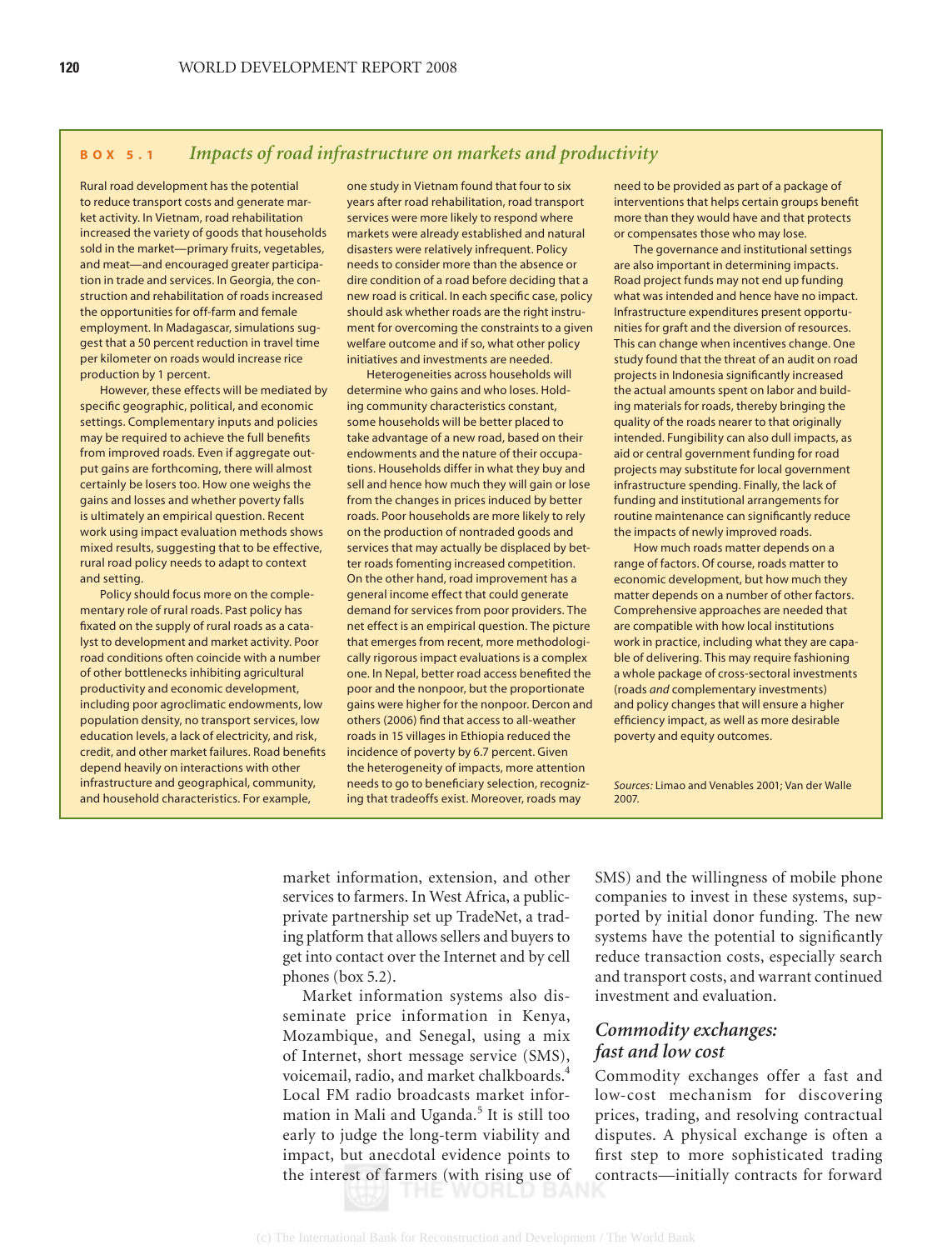# **BOX 5.2** *Innovative uses of information technology to link farmers to markets in India and West Africa*

#### **E-Choupal and its rural Internet kiosks**

Between 2000 and 2007, the agribusiness division of ITC Limited set up 6,400 Internet kiosks called e-Choupals in nine Indian states, reaching about 38,000 villages and 4 million farmers. ITC establishes an Internet facility in a village and appoints and trains an operator (*sanchalak)* from among the farmers in the village. The *sanchalak* operates the computer to enable farmers to get free information on local and global market prices, weather, and farming practices. The e-Choupal also allows farmers to buy a range of consumer goods and agricultural inputs and services (sourced from other companies).

The e-Choupal serves as a purchase center for ITC for 13 agricultural commodities, with the *sanchalak* acting as the commission agent in purchasing the produce and organizing

its delivery to ITC. In 2006/07 ITC purchased about 2 million tons of wheat, soybeans, coffee, shrimp, and pulses valued at \$400 million through the e-Choupal network. This direct purchasing cuts marketing costs for both farmers and ITC. It improves price transparency and allows better grading of produce. It also allows farmers to realize a bigger share of the final price.

#### **TradeNet, a West African trading platform with Internet and mobile phones**

TradeNet, a Ghana-based trading platform, allows users to sign up for short message service (SMS) alerts for commodities and markets of their choice and receive instant alerts for offers to buy or sell as soon as anyone else on the network has submitted an offer on their mobile phone. Users can also request and

receive real-time prices for more than 80 commodities from 400 markets across West Africa. Individual users can advertise their goods and offers on free Web sites with their own Internet addresses, and farmer and trader groups can set up Web sites to manage all these services for their members.

The Ghana Agricultural Producers and Traders Organizatio[n \(www.tradenet.biz/](http://www.tradenet.biz/) gapto) is a major beneficiary. In 2006 it concluded trade deals worth \$60,000 with other producer and trader organizations in Burkina Faso, Mali, and Nigeria. These deals involved purchasing tomatoes, onions, and potatoes without middlemen, reducing the transaction costs substantially.

*Source:* Kofi Debrah, personal communication, 2007; DeMaagd and Moore 2006; Shivakumar, personal communication, 2007.

delivery, and perhaps later, contracts for futures, options, and swaps. China, India, South Africa, and Thailand have agricultural futures exchanges to facilitate a wider range of financing and risk management transactions.<sup>6</sup> All four have large domestic markets and fairly well-developed financial sectors.

India's commodity futures exchanges expanded rapidly after the government eliminated the ban on their operations in 2004.<sup>7</sup> Three national electronic and 21 regional futures exchanges trade contracts for cereals, sugar, cotton, potatoes, oilseeds, and spices.<sup>8</sup> The fortnightly turnover totaled \$8.7 billion on the three national exchanges in a two-week period in September 2005.<sup>9</sup> The South Africa Futures Exchange (SAFEX) offers futures contracts on white and yellow maize, wheat, sunflower, and soybeans, and it traded more than 1.9 million contracts in 2006. Traders throughout southern Africa use SAFEX as a benchmark for pricing physical trades. In 2006 the government of Malawi used a SAFEX-based call option to protect itself from the risk of international price increases when a bad harvest would require significant imports.<sup>10</sup>

Futures trading requires good financial and legal structures and supportive government policies. The benefits diminish if the markets for smallholders are separated

from the exchange by high transport and transaction costs or by quality differences. Establishing exchanges in Africa is challenging because of continuing government intervention in grain markets, small markets, and weak systems for warehouse receipts and grades and standards.

# *Price-risk management: a role for governments?*

Because of the vulnerability of poor producers and consumers to price shocks for food staples, governments often seek to stabilize prices, countering efforts to liberalize markets. The variability in world grain prices remains significant, with coefficients of variation 20–30 percent for rice, wheat, and white maize. Domestic price instability tends to be high in Africa, especially in land-locked countries (such as Ethiopia), where the wedge between the export and import parity price is large and drought increases the impact of domestic shocks (figure 5.2).<sup>11</sup>

The appropriate role of government in managing food-price risk continues to be debated. Opponents of government intervention note that price stabilization policies often lead to economically inefficient production decisions and discourage incentives to search for cost-reducing technical and institutional innovations. Most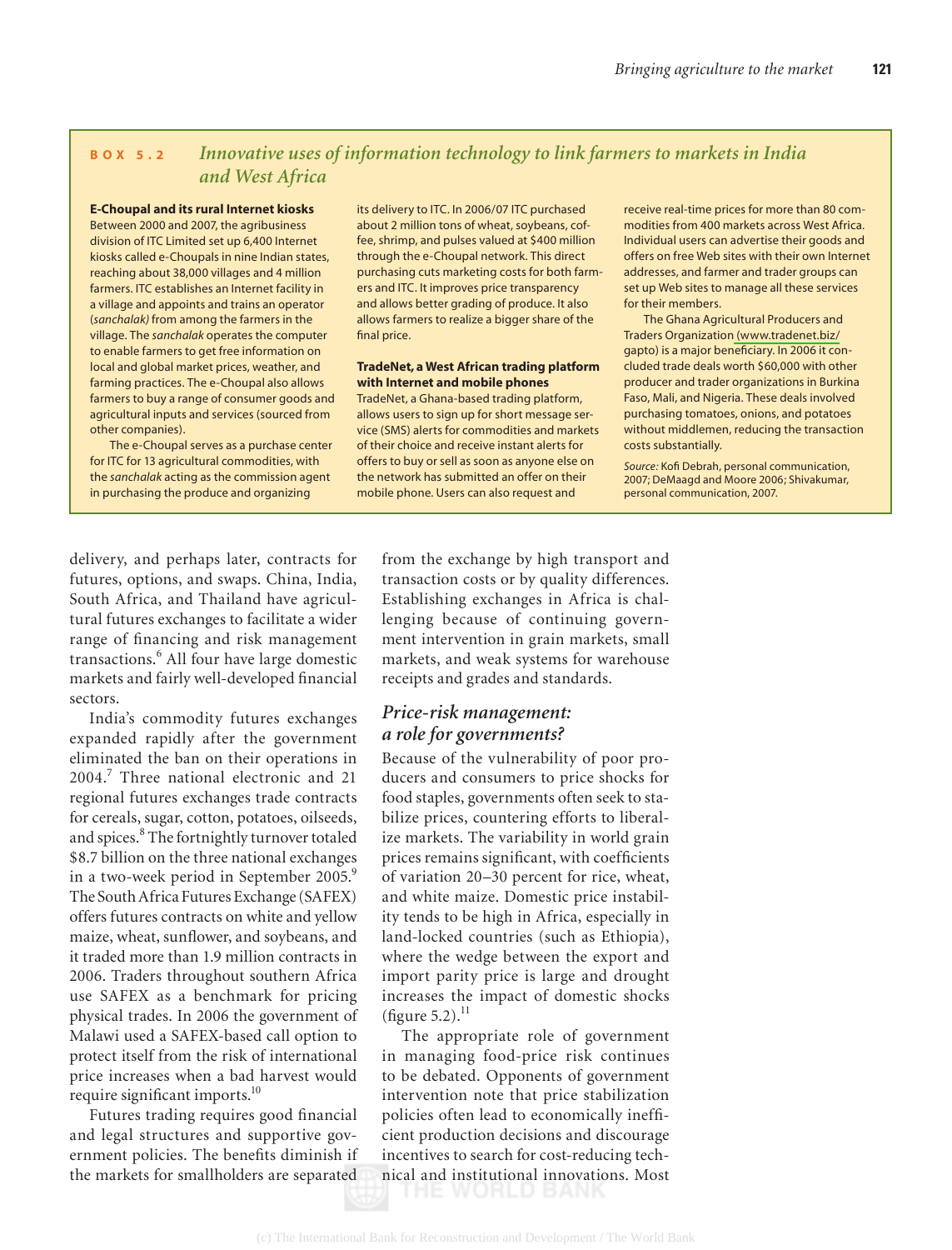

**Figure 5.2 Wholesale prices in Ethiopia fluctuate within a wide import-export parity band**

often, the government agencies implementing the policies are subject to inefficiencies, corruption, and vested interests, resulting in huge fiscal costs.<sup>12</sup> Proponents of government intervention, by contrast, show that the net welfare effects of food-price instability can be significant for economic growth and for household food and nutrition security.<sup>13</sup>

Another view is that the nature and extent of price-stabilization interventions will depend on country-specific factors.<sup>14</sup> Food-price stabilization is more relevant in low-income countries where food staples are a large share of the incomes of poor producers and the expenditures of poor consumers, where one food staple dominates, where domestic production is highly variable, and where poor infrastructure and location restrict tradability.

Lessons over several decades suggest that the design of food-price risk interventions should be part of a long-term strategy that emphasizes measures to raise productivity of food staples, improve the efficiency of markets (infrastructure, market information, grades and standards, warehouse receipts), and minimize the impact of price shocks (weather-based insurance and safety nets) (chapter 6).<sup>15</sup> Liberalizing trade, especially by promoting regional trade, can be a source of "quick wins" for reducing price volatility, especially in small and mediumsize countries (box 5.3).

Many developing countries have agencies to maintain publicly owned strategic reserves that aim to reduce price instability, but the agencies instead often destabilize prices through unpredictable market interventions, border closings, and poorly timed imports.<sup>16</sup> Safeguards are needed to prevent this. They include arm's length, central bank–type autonomy; highly professional management and analytical capacity; strict rule-based and transparent market operations to meet a narrowly defined objective; and tendering procurement and storage to the private sector.<sup>17</sup>

# **Traditional bulk export commodities: maintaining international competitiveness**

Maintaining international competitiveness in bulk agricultural commodity exports is a major challenge for many low-income countries, especially in Africa. Competitiveness is important, because exports of coffee, cocoa, tea, cotton, and other bulk commodities are their main source of foreign exchange. For Benin, Burkina Faso, Burundi, and Mali, one such commodity accounts for more than half of the value of total exports.

Producers of these commodities, however, have faced a long-term downward trend in prices as global supply outpaced demand (figure 5.3). Productivity increased among traditional producers and exporters, and new players, such as Vietnam in coffee and tea, further expanded supply.<sup>18</sup> Increasing productivity to cope with declining prices helped some countries in the short term but added to the long-term downward pressure on world prices, with consumption stagnating in the major markets (Western countries) and growth limited in the "new" markets (Eastern Europe, the Middle East, and the former Soviet Union).19 Cotton subsidies in member countries of the Organisation for Economic Co-operation and Development (OECD) further depressed prices (chapter 4). Projections for coffee, cocoa, and tea indicate continuing price declines.<sup>20</sup>

Another major challenge is the declining global demand for higher-priced grades

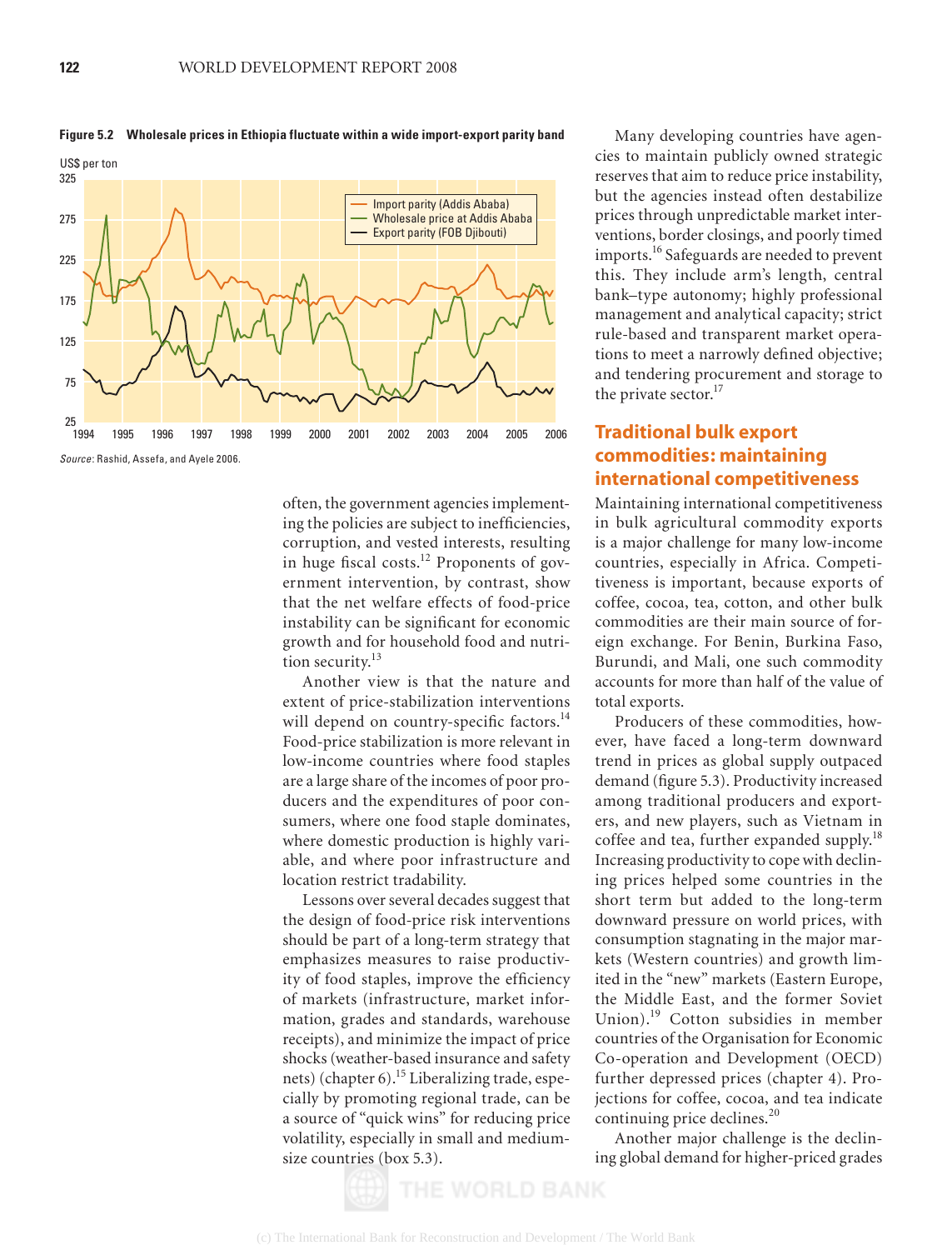of cocoa, coffee, and tea, as demand shifts to lower-quality products. Technological advances in processing technology and bulk transport permit international cocoa grinders to use, and cost-effectively compensate for, lower-quality cocoa beans. $^{21}$ And the technology advances in roasting lower-quality robusta coffee allow its substitution for higher-quality arabica. Changing consumer preferences, such as the shift toward instant and flavored coffees and convenience teas, further shift demand toward lower-quality products. Cotton is the exception, where the importance attached to lint quality has risen in recent years with the widespread use of high-speed spinning machines with demanding quality requirements.

Specialty markets (organic, gourmet, Fair Trade) offer an alternative higherpriced market, but they account for only a small share of the global market (see section on specialty markets). Currently, the specialty coffee sector accounts for only about 6–8 percent of global consumption.<sup>22</sup> Many countries, such as Tanzania and its Kilimanjaro specialty coffee or KILLICAFE initiative, are targeting these markets to expand export markets and increase revenues.<sup>23</sup>

## *Different paths to liberalizing domestic markets*

Bulk export commodity markets in Africa were traditionally controlled by parastatal agencies, which often had monopoly powers in domestic marketing, exporting, and providing inputs to farmers (seeds, fertilizer, credit, extension services). The parastatals also aimed to stabilize prices received by farmers. In many instances the vertical coordination arrangements in production and marketing enabled farmers to overcome market failures in the input, credit, and insurance markets. They also ensured a steady supply of products of assured quality for export. But the agencies were widely criticized for inefficiencies and mismanagement that lowered the prices paid to farmers and raised the fiscal costs to government.24 To redress these failures, the bulk commodity markets in many countries in Africa were liberalized in the 1980s

## **BOX 5.3** *Price stabilization through international trade: saving \$200 million in Bangladesh*

To stabilize domestic prices and the availability of food, many countries have accumulated large national stocks as emergency reserves. But market development and trade liberalization provide another option, potentially less costly and more effective.

As floods spread across much of Bangladesh in mid-1998, rice prices rose to import parity levels (the export price of rice in the exporting country plus transport and normal marketing costs). The liberalization of rice trade induced massive imports of rice by hundreds of small traders. Private rice imports, estimated at 2.42 million tons, were 6.1 times larger than government rice distributions. If the government had imported this grain, the added cost of the imported rice delivered to local delivery points would have been \$50–100 million. And if the government had subsidized this rice by selling it at the price used for limited government sales in urban centers, the total fiscal cost would have been \$160–210 million.

The liberal trade policy helped the government stabilize prices without large government stocks. Other factors were also important. The large expansion in the winter season *boro* rice and wheat harvests over more than two decades helped reduce the importance of the monsoon rice crop in total domestic production and minimize the time between major domestic harvests. Moreover, large-scale imports would not have been possible without market infrastructure, particularly roads and bridges. Nor would they have been possible without pro-market policies, including no limits on private stocks and no restrictions on movement and access to foreign exchange.

*Sources:* Del Ninno and others 2001; Dorosh 2001.

#### **Figure 5.3 World prices for traditional bulk exports continue to decline**

Price (cents per kilogram)



Source: World Bank data group.

Note: Prices are in constant 1990 dollars. Prices from 2007 onward are projected.

and 1990s, and many parastatal agencies were abolished or restructured.

African countries that restructured their bulk commodity markets followed different paths, ranging from restructuring the parastatal ownership to include the private sector and farmers (for example, cotton in

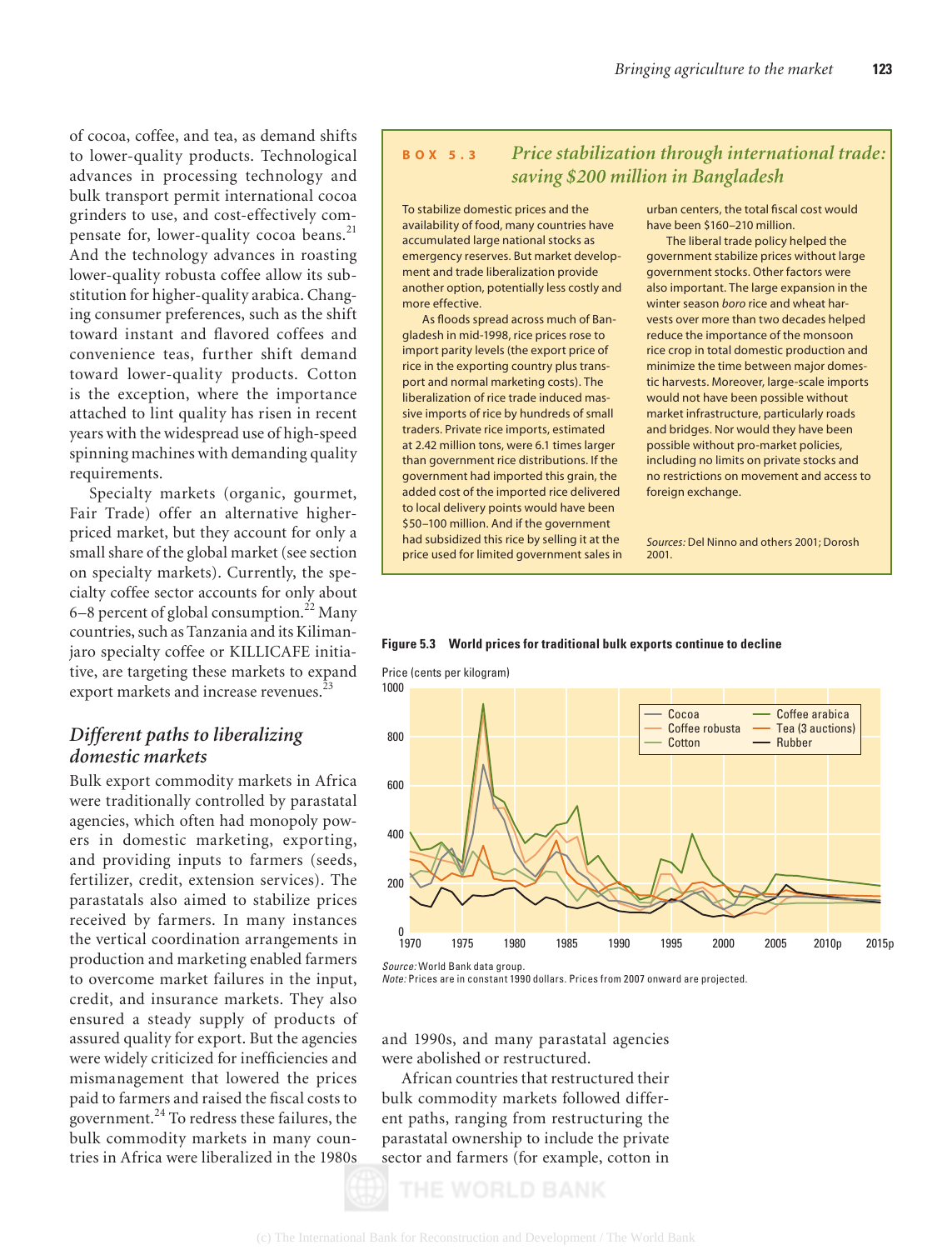Burkina Faso), to market zoning (for example, cotton in Ghana), to full market liberalization (cotton in Uganda, and cocoa and coffee in Cameroon and Côte d'Ivoire).<sup>25</sup> Overall the liberalization programs generated immediate benefits: an influx of private capital, management, and marketing expertise; and market competition reducing transaction costs, increasing prices received by farmers and typically leading to prompter payment for crops purchased.<sup>26</sup> One study found that 85 percent of coffee producers in Tanzania were better off as the gains from higher producer prices more than offset the loss from reduced access to credit through public sources.<sup>27</sup>

## *After liberalizing: addressing second-generation problems*

In many countries, the restructuring of the market brought second-generation problems, aptly illustrated by cotton in major

# **BOX 5.4** *Zambia and Burkina Faso: contrasting experiences in liberalizing domestic cotton markets*

**Zambia—production triples, after some**  fixes. Zambia's cotton sector continues to evolve after market liberalization, with significant impacts on productivity and quality. In 1995 the government sold the Lint Company of Zambia, the government parastatal, to two private companies, Clark Cotton and Lornho, later acquired by Dunavant. To ensure access by participating farmers to extension services and inputs (on loan), the two companies implemented outgrower schemes, contracting with smallholders. The costs of the inputs were to be paid by farmers upon sale of their seed cotton. But the rapid entry of other buyers created overcapacity in ginning and fierce buyer competition. The outgrower schemes began to fail because of rampant side-selling by farmers to other traders offering high prices without grading and defaults on input loans. As the defaults increased, the cost of credit increased, which led to more defaults or exits from the outgrower program. Production in 2000 was less than half that in 1998.

After 2000 many agents and buyers exited the industry, leaving two dominant companies. Dunavant used distributors to improve credit repayments. Distributors were responsible for identifying farmers, providing inputs and technical advice, and collecting produce on behalf of Dunavant. The distributor's remuneration was directly tied to the amount of credit recovered, on an increasing scale. Dunavant established inspection points in all buying stations to enforce quality standards. National production tripled between 2000 and 2003, and credit repayments improved from about 65 percent to more than 90 percent. There are now more than 300,000 cottonproducing farmers in Zambia.

**Burkina Faso—losses of \$128 million.**  The government tried to reduce inefficiencies by changing the structure of ownership of SOFITEX, the cotton parastatal, in 1999. It allowed producers, represented by the *Union Nationale des Producteurs de Coton du Burkina Faso,* to take up 30 percent ownership, empowering farmers to oversee the management of SOFITEX and ensure professional management. But the institutional changes at SOFITEX did not improve its financial position. Supporting and stabilizing domestic cotton prices as world prices declined produced financial losses of \$128 million from 2004/05 to 2006/07.

*Sources:* Bonjean, Combes, and Sturgess 2003; Food Security Research Project (FSRP) 2000; Christopher Gilbert, personal communication, 2007; Tschirley, Zulu, and Shaffer 2004.

producing countries in Africa. The absence of a clear legal and regulatory framework to guide private sector and farmer behavior in the context of free market competition or weak contract enforcement created confusion and allowed some malpractices to persist (box 5.4). To help private traders enforce contracts, Côte d'Ivoire and Zambia adopted zoning arrangements to regulate cotton marketing that have worked reasonably well.<sup>28</sup> However, competition from new buyers in Zimbabwe and Tanzania weakened quality enforcement.<sup>29</sup>

What contributed to these secondgeneration problems? The weaknesses and lack of credibility of public institutions to enforce appropriate rules of behavior for the private sector is part of it. Public intervention in grades and standards and in contract enforcement is essential to ensure that private markets work. Liberalization also exposed the underdevelopment of rural financial systems, which need to be addressed (chapter 6). The African experience also highlights the potential for associations and professional organizations (farmer groups in Tanzania) to overcome the shortsightedness of individual farmers and buyers.<sup>30</sup> Partial privatization in Burkina Faso has given farmers more ownership, but it led to heavy fiscal outlays (box 5.4).

## **Higher-value urban markets: linking producers to modern supply chains**

Rising incomes, urbanization, greater female participation in the workforce, wider media penetration—all are driving the demand for higher-value products, semiprocessed and processed products, and convenience foods (figure 5.4). They are also increasing consumer attention to food quality and safety. Diets are globalizing too, with local consumer preferences influenced by international tastes. These trends open new markets for a wide range of higher-value agricultural products and propel the evolution of the marketing system in many developing countries, with the entry and rapid growth of supermarket chains and the food processing and food service industries.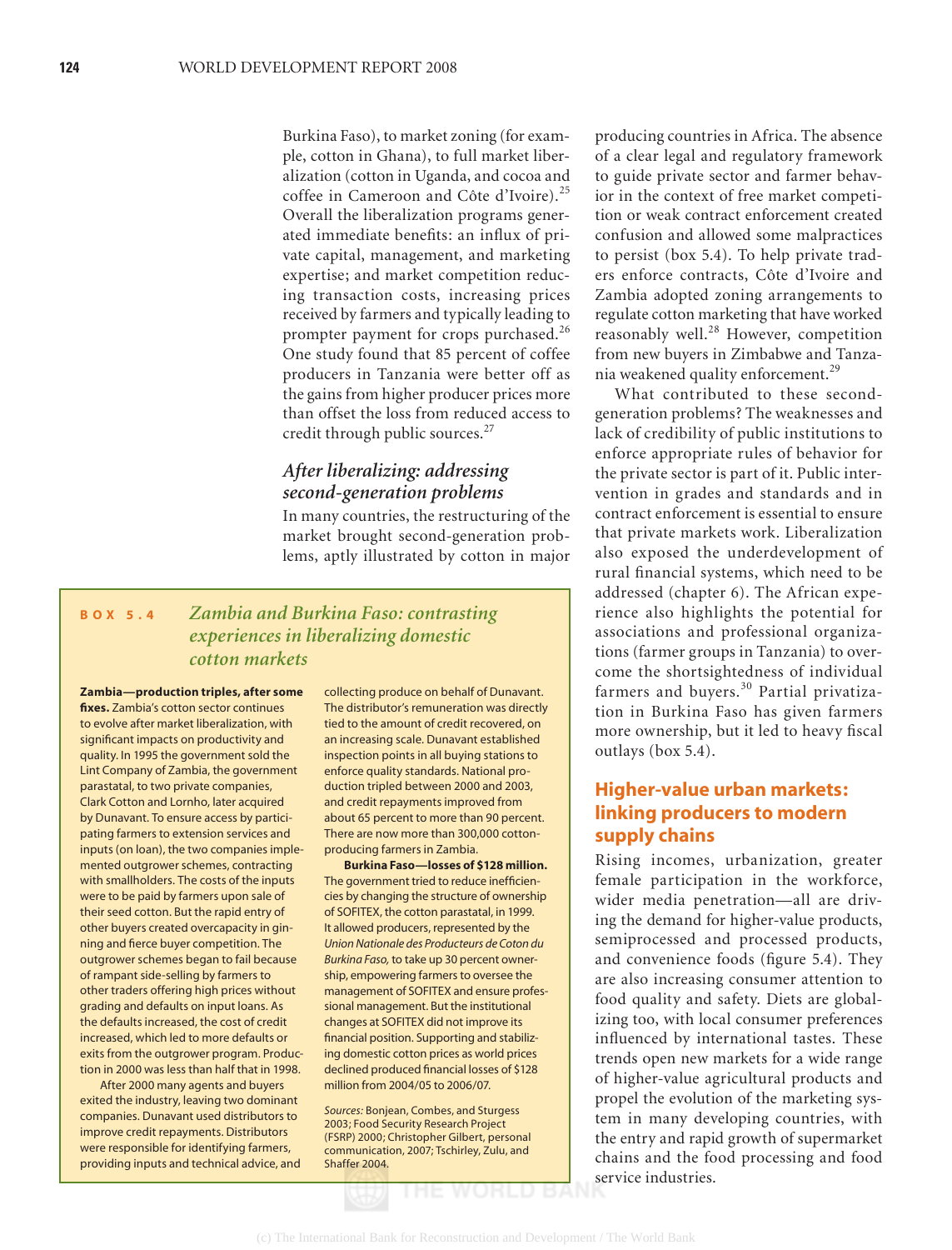#### **Figure 5.4 Food consumption expenditures in Indonesia are shifting from cereals to higher-value and prepared foods**



Source: Badan Pusat Statistik Indonesia, [http://www.bps.go.id.](http://www.bps.go.id)

For many developing countries, the supermarket revolution began in the early to mid-1990s. By the early 2000s, retail food sales in supermarkets exceeded 50 percent of total retail food sales in many countries in Latin America and in major urban centers elsewhere (figure 5.5). Accelerating the expansion: significant foreign direct investment by multinational supermarket chains in developing countries, either directly or through joint ventures with local firms.

Changing consumer demand is also driving the growth of the food processing and food service industries. Processed foods account for about 80 percent of global food sales, estimated at \$3.2 trillion in 2002.<sup>31</sup> Although spending on processed foods is still low in developing countries (\$143 per capita per year in lower-middleincome countries and \$63 per capita in low-income countries), it is growing fastest in these countries—28 percent a year in lower-middle-income countries and 13 percent a year in low-income countries. "Eating out" is also becoming popular. For example, spending on food services now accounts for 22 percent of food budgets in Brazil and Indonesia and 15 percent of urban food spending in China.

### *Infrastructure impediments*

The perishability of most high-value agricultural products requires careful handling, special facilities (packhouses, cold storage, and refrigerated transport), and rapid delivery to consumers to maintain quality and reduce physical and nutritional losses. In many developing countries, the long supply

**Figure 5.5 Rising per capita incomes drive supermarket growth**



(c) The International Bank for Reconstruction and Development / The World Bank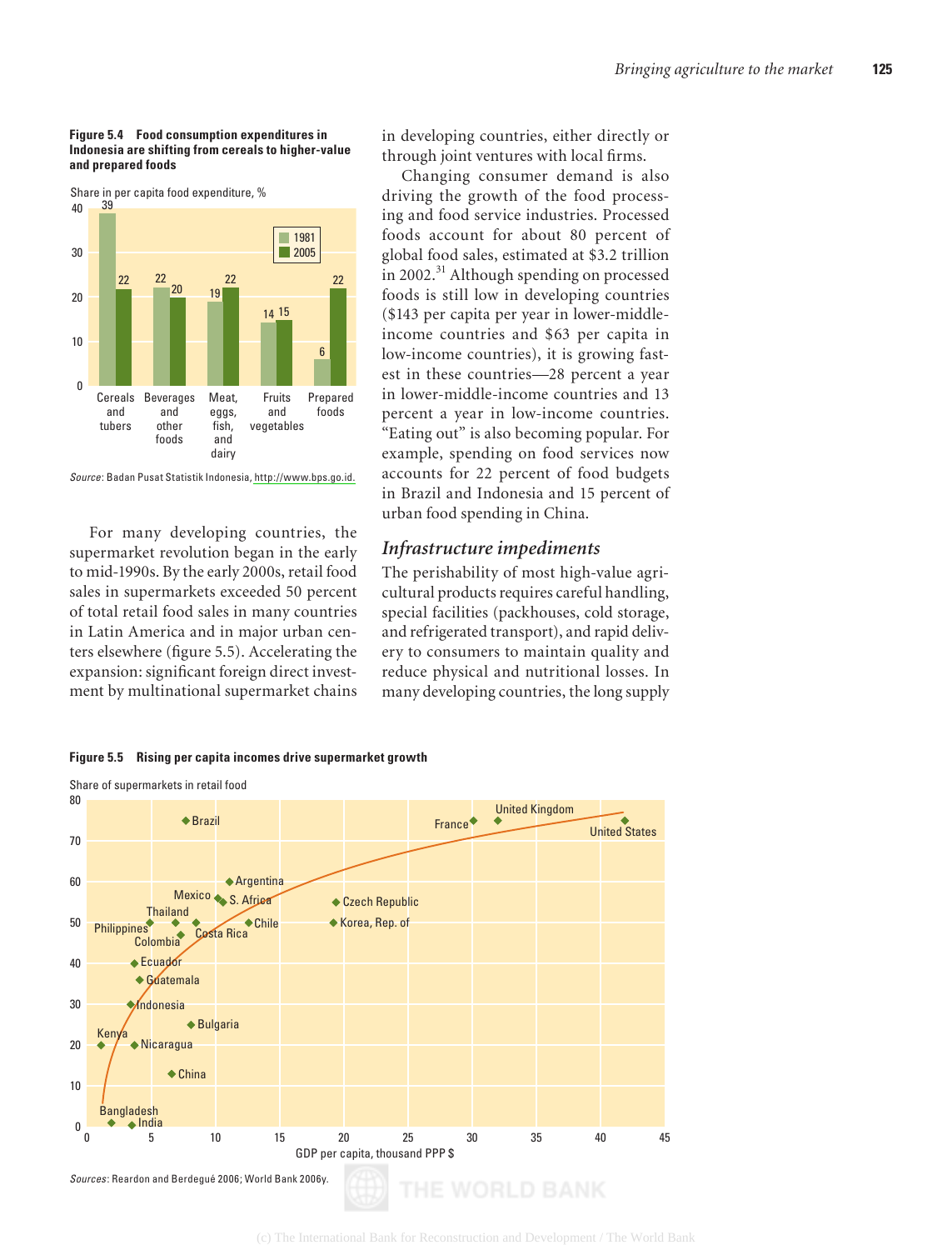chain, poor access to roads and electricity, and inadequate infrastructure and services in physical markets add to the transaction costs and cause quality deterioration and high spoilage losses. In India it is estimated that fruit and vegetable postharvest losses amount to about 40 percent of total annual production, equal to a year's consumption in the United Kingdom. $32$ 

Market infrastructure and facilities in developing countries are often limited and congested, increasing the difficulty of trading perishable goods. A survey of wholesale markets handling fresh produce in four states in India found that 17 percent had no covered shops, about half did not have paved roads in the market yard, about 40 percent of the shops had no electricity, and only 6 percent of the markets had a coldstorage facility.<sup>33</sup> In Tamil Nadu, India, a related study found that wealthier farmers tend to capture a disproportionate share of the benefits of facilities in congested wholesale markets.<sup>34</sup> Nonetheless, investments in market facilities would be pro-poor because sales by poorer farmers would increase proportionally more than those by the wealthy farmers.

#### *Modern procurement systems*

Supermarket growth in most countries follows similar diffusion patterns across space, consumer segments, and product categories.<sup>35</sup> From a base in large cities, supermarkets initially spread to intermediate cities and towns, and later to small towns in rural areas—in response to market competition and saturation. They often first target the upper-income consumer (national and expatriate), followed by the middle class and later the urban lowerincome households.

Dominating the supermarket's product selection in the early stages are processed foods (canned, dry, and packaged food items), motivated by economies of scale in procurement and direct relations with processed-food manufacturers. Product selection gradually expands to semiprocessed foods (dairy, meat, and fruit products). The last category to be added is fresh fruits and vegetables, as consumer preference for fresh produce and the proximity

and convenience of small produce shops and wet markets offer a competitive alternative. Fresh fruits and vegetables generally account for the lowest share in supermarket sales, and small shops and wet markets will likely remain important marketing channels for these products for years to come.<sup>36</sup>

Significant inefficiencies in the traditional wholesale marketing systems and competition encourage supermarkets, food processors, and food service providers to use supply chains to reduce coordination costs, capture economies of scale, and increase food safety and quality. This is profoundly changing the structure of production and wholesale marketing in many developing countries. Recent studies show that procurement systems change earliest for processed foods, meat, and dairy products, eventually extending to fresh fruits and vegetables.<sup>37</sup>

Procurement takes many forms, varying by supermarket chain, product, and country.<sup>38</sup> It can involve centralized procurement, which shifts from fragmented per-store purchases to operating a distribution center catering to a district (as in China), the whole country (as in Mexico), or whole region (as in Central America). It can also involve shifting from purchases in traditional spot wholesale markets to relying on specialized or dedicated wholesalers and logistics firms (as in Central America and East Asia) or to direct contracting (as in East Asia and Eastern Europe)—to cut transaction, coordination, and search costs and ensure greater control over quality and consistency of supply.39 China Resources Enterprise estimates that it is saving 40 percent in distribution costs by combining modern logistics with centralized distribution in its two large new centers in southern China.40

Modern procurement can also involve contracting with processors and farmers or using preferred-supplier lists. This is often done where farmers or processors are grouped or are individually large (as in the Philippines, Russia, and Thailand).<sup>41</sup> The contracts are incentives for suppliers to stay with the buyer and invest in assets that fit the retailer's specifications for products. The arrangements may include direct or indirect assistance for farmers to invest in training,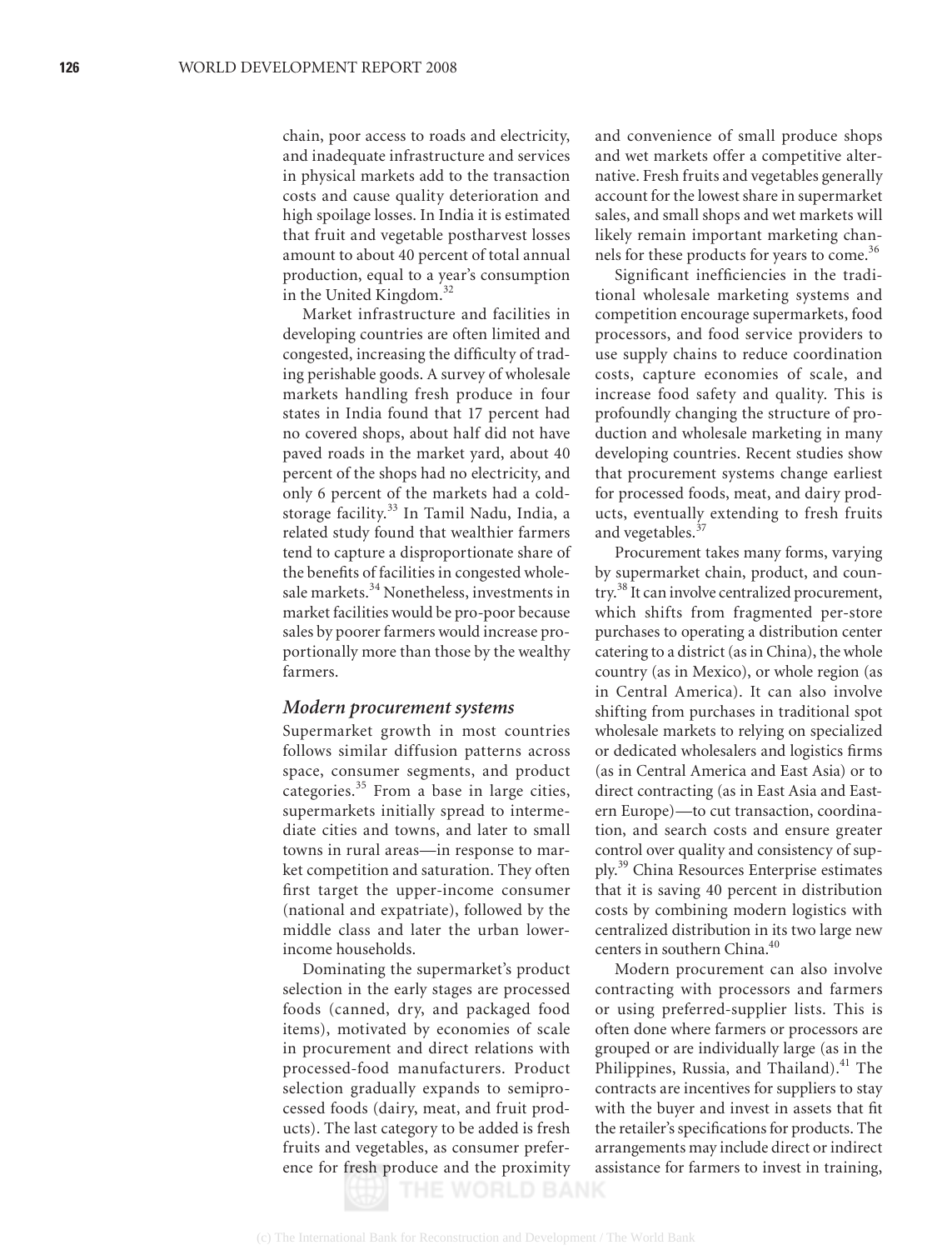management, inputs, and basic equipment.

Modern procurement also often involves private standards and their enforcement standards that serve two main functions.<sup>42</sup> They help coordinate supply chains by standardizing product requirements for suppliers over many regions or countries, enhancing efficiency and lowering transaction costs. And they help ensure that public food-safety standards are met in all markets served by the retail chain or food-processing firm, distinguishing one's products from competitors through signaling.<sup>43</sup> As these private standards are more widely adopted, there is growing concern about the capacity of small farmers to meet them.

### *Impact on smallholders and retailers*

The modernization of procurement systems affects farmers differently across countries and products. Some recent studies of selected commodities find that the modern procurement systems exclude asset-poor farmers. Supermarket buying agents prefer to source from large and medium-size farmers if they can (for example, for tomatoes in Mexico and potatoes in Indonesia); if large and medium-size farmers have sufficient quantities, smallholders are not included.<sup>44</sup> Where small farms are the dominant structure, supermarkets have no choice but to source their produce from them. Supermarkets may also rely on small farmers to satisfy consumers' demand for specialty or niche products that only small farmers with abundant labor produce. Sometimes supermarkets need an advertising tool to promote sales with socially conscious consumers: "buying local, from smallholders."45

The most important determinant of small farmers' participation is not always farm size. Instead, it can be access to physical, human, and social assets: to education, irrigation, transport, roads, and such other physical assets as wells, cold chains, greenhouses, good quality irrigation water (free of contaminants), vehicles, and packing sheds.<sup>46</sup> An effective producer organization—another major asset—can also help small farmers enter the high-value supply chains.

Most farmers lacking these assets are excluded.47 In Guatemala, lettuce farmers participating in modern supply chains have

twice the farm size (two hectares versus one) and 40 percent more education than nonparticipating farmers, and are nearly twice as likely to have irrigation, four times as likely to have a truck, and twice as likely to be close to paved roads and be in a farmer organization. Participating farmers use much more labor-intensive practices because of requirements for field practices, sorting, and packing. Because they are more likely to double-crop over the year, participating farmers hire 2.5 times more labor (typically from local asset-poor households). So even if small farmers do not participate directly, they can benefit through farm employment (chapter 9). Studies of tomato growers in Indonesia and kale growers in Kenya find similar results.

Participation in modern supply chains can increase farmer income by 10 to 100 percent (Guatemala, Indonesia, Kenya).<sup>48</sup> Recent studies of contract farmers show that they have significantly higher incomes than other farmers.<sup>49</sup> Because participating farmers tend to reap substantial benefits, the payoff from assisting farmers to make the necessary "threshold investments" can be high.

Some studies have found that smaller processing firms were left out of the supply chain, with medium-size and large processors preferred for long-term contracts.<sup>50</sup> The number of small retail stores often declined with rising market share for supermarkets—with implications for employment. In urban Argentina, from 1984 to 1993, the most intense period of supermarket takeoff, the number of small food shops declined from 209,000 to  $145,000$ .<sup>51</sup> But the competition is also driving some small retail stores and processors to grow and upgrade their services (as in India).<sup>52</sup>

# *Helping smallholders keep up with the requirements*

The government and the private sector can help smallholders expand and upgrade their range of assets and practices to meet the new requirements of supermarkets and other coordinated supply chains (table 5.1). The options include public good investments to increase farmers' productivity and connectivity to markets, policy changes to facilitate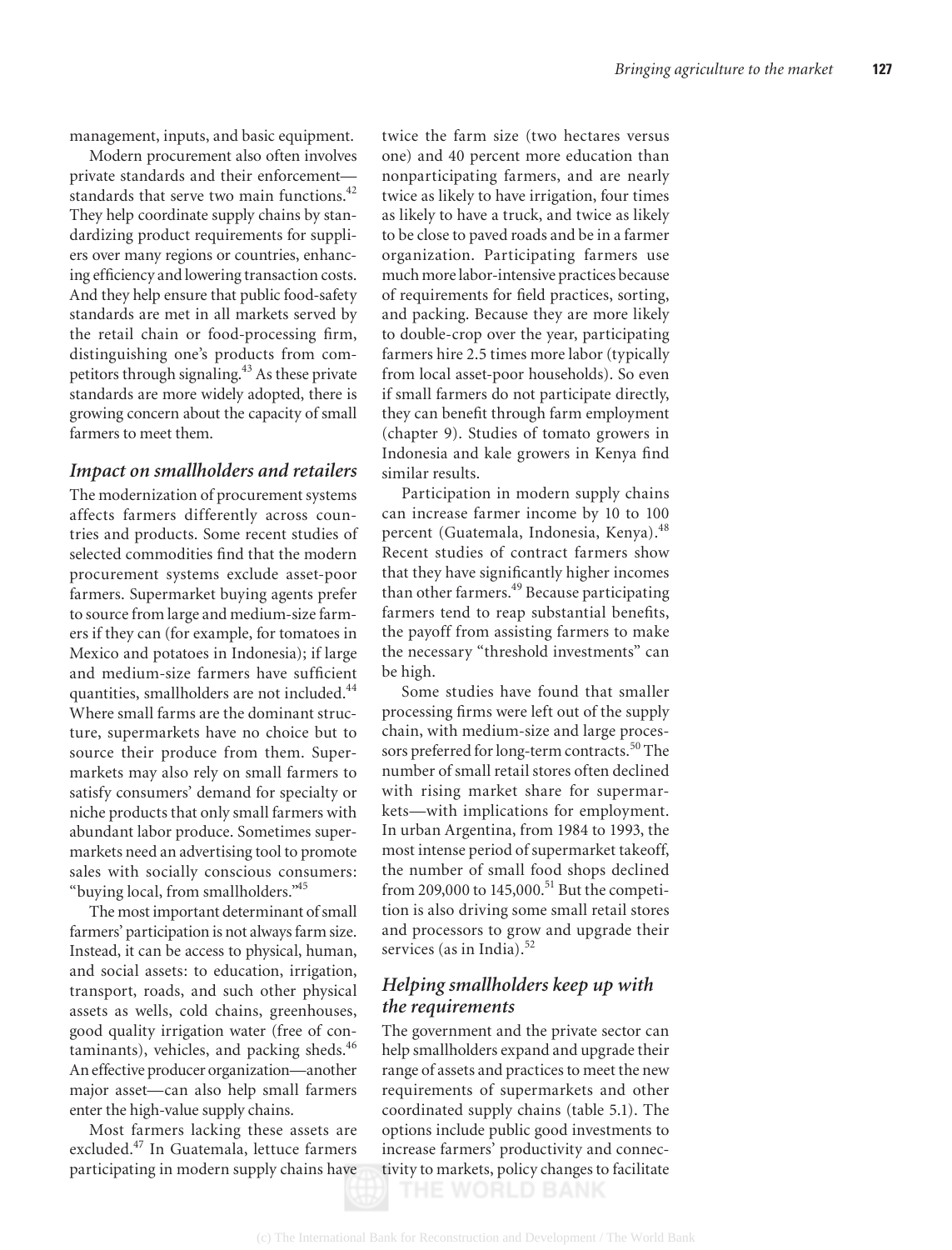|                             | <b>Public sector</b>                                                                                                                      |                                                                                     |                                                                                               |
|-----------------------------|-------------------------------------------------------------------------------------------------------------------------------------------|-------------------------------------------------------------------------------------|-----------------------------------------------------------------------------------------------|
| <b>Issue</b>                | <b>Public investments</b>                                                                                                                 | <b>Policy environment</b>                                                           | <b>Private sector</b>                                                                         |
| Lack of access to markets   | Invest in education, rural<br>infrastructure (roads, markets,<br>electricity, irrigation); support<br>formation of producer organizations | Liberalize domestic trade; foster<br>development of input and credit<br>markets     | Assist farmers in forming producer<br>organizations                                           |
| Weak technical capacity     | Support market-oriented extension                                                                                                         | Foster environment for private<br>extension to emerge                               | Provide extension and key inputs to<br>farmers                                                |
| Meeting quality standards   | Support farmer training on good<br>agricultural practices for quality<br>enhancement and food safety                                      | Establish grades and standards                                                      | Supply inputs and train farmers on<br>quality management and food safety                      |
| Meeting contract conditions | Train firms in contract design and<br>management; train farmers on their<br>rights and obligations                                        | Foster institutions for dispute<br>resolution; strengthen producer<br>organizations | Foster trust; develop contracts that<br>are self-enforcing                                    |
| Farmer exposure to risk     | Foster development of commodity<br>and futures exchanges; train firms<br>on use of market instruments to<br>hedge risk                    | Create enabling environment for<br>insurance market                                 | Use contracts that share risk equally<br>among parties; assist farmers to<br>access insurance |

**Table 5.1 Public and private options for strengthening farmer links to the market**

Source: Adapted from World Bank 2007e.

trade and market development, and publicprivate efforts to promote collective action and build the technical capacity of farmers to meet the new standards.

Some supermarkets and processors or their agents help farmers overcome their asset constraints and improve their business image by providing technical assistance, in some instances through publicprivate partnerships.<sup>53</sup> Examples include joint extension by supermarket field staff and government extension officers, technical assistance to acquire inputs and obtain certification, and training to improve product quality and food safety.

Other supermarkets and processors enter into production contracts, which sometimes include the supply of inputs, credit, and extension services (for example, in Madagascar and Slovakia).<sup>54</sup> For many small farmers, these contracts are the only means to acquire inputs and use support services. By supplying inputs and providing assured markets and prices, contracting firms share production and marketing risks with farmers. Reducing these risks helps stabilize farmers' incomes, critical in the absence of insurance markets. The technical assistance to farmers also generates indirect benefits, as farmers apply the improved farm practices for the contract crops to other crops, increasing their productivity.

Supermarkets also procure through preferred suppliers or wholesalers that contract

with producer organizations or commercial farmer "leaders" that supplement their own production with that from individual small farmers (box 5.5). The producer organizations or farmer leaders provide technical assistance to ensure quality, quantity, and timing of delivery. In addition, the preferred supplier or wholesaler often expects the producer organizations or farmer leaders to assemble the products (washing, sorting, grading, packaging, and labeling), ready to be placed on supermarket shelves.

Many producer organizations do not have the capacity to provide their members with the technical assistance required for ensuring collective compliance with quality, quantities, and timing (chapter 6). Well-targeted technical and financial support from donors, governments, or nongovernmental organizations is often necessary for producer organizations to overcome these initial hurdles and become professional entrepreneurs.<sup>55</sup> The support must be provided with a long-term commitment but with a clear phase-out strategy and a view to empower (chapter 6).

# **Higher-value exports: meeting product standards**

Agricultural exports diversified significantly in the last two decades, particularly into high-value fresh and processed products, fueled by changing consumer tastes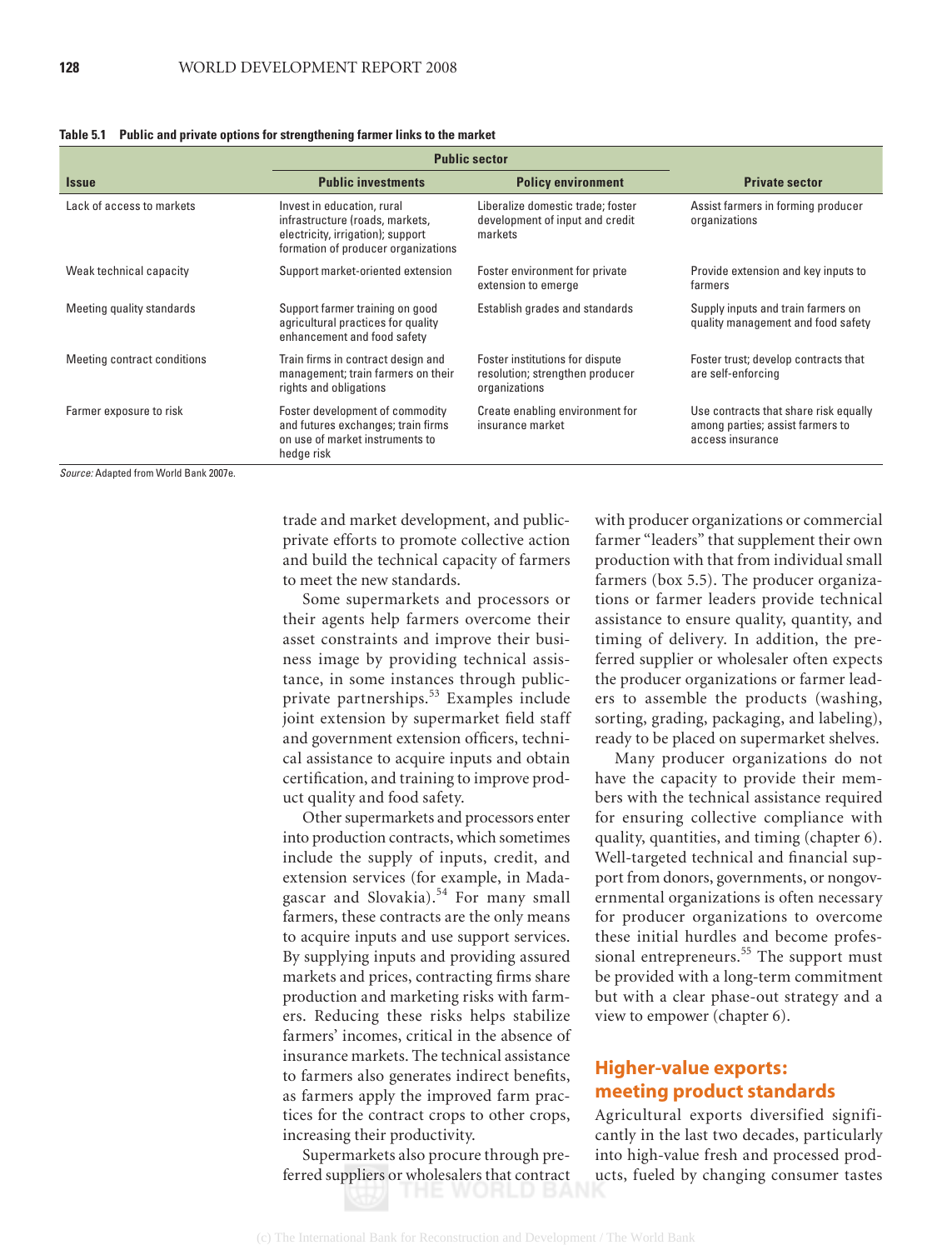# **BOX 5.5** *Linking small farmers to high-value chains: Three approaches*

#### **The Philippines: a farmer leader and small-farmer clusters**

NorminVeggies is a multistakeholder association supplying vegetables to the fast-food industry, supermarkets, and vegetable processors in the Philippines. In December 2003 it started Normincorp, a marketing company that links the farmer directly to the buyer, in exchange for a 6 percent facilitation fee. The farmer, liable for the product, retains ownership over it all along the chain. Normincorp forms production clusters: a group of 10 small farmers allied with a commercial lead farmer who helps jump-start quality production. The clusters commit to undertake a common production and marketing plan for a particular product for an identified market. The lead farmer coordinates the production processes of the cluster farmers and is responsible for training them to ensure the quality specified by the market. Normincorp has become the preferred supplier for several clients thanks to its ability to respond to changes in market requirements. It doubled monthly sales of

assorted vegetables—from 30 to 40 tons when it started to operate in May 2006, to 80 tons two months later.

#### **China: farmer marketing through a cooperative**

Supported by local government, a group of small-scale growers registered the brand "Yulin" for their watermelons, with production standardized through coordinated planting, quality inspection, and packaging. They formed the Ruoheng watermelon cooperative to ensure their proprietary techniques and expand their marketing network. The cooperative sells directly to wholesalers (40 percent), supermarkets (25 percent), and retailers (35 percent), which buy from the cooperative because it can deliver large volumes on a regular and timely basis and ensures food safety and quality standards. The "Yulin" watermelon high-quality brand image commanded a higher price than other watermelons (3.0 yuan per kilogram versus 1.2 yuan per kilogram), increasing the income of the cooperative's

members. With its marketing success, the cooperative's membership increased from 29 to 152, its farmed area increased from 0.2 hectare in 1992 to thousands of hectares in 2005, with total capitalization reaching RMB 21 million in 2005.

#### **Croatia: supermarket assists farmers to obtain investment loans**

In Croatia the supermarket chain Konzum established preferred-supplier programs to procure strawberries. It encourages suppliers to use irrigation and greenhouses to reduce the seasonality of strawberry production and improve the quality of produce. Such investments require significant capital, which many farmers did not have, nor did they possess enough collateral to secure bank loans. So Konzum negotiated with the local banks to use the farmers' contracts with the supermarket as a "collateral substitute."

*Sources:* Concepcion, Digal, and Uy 2006; Dries, Reardon, and Swinnen 2004; Zuhui, Qiao, and Yu 2006.

and advances in production, transport, and other supply-chain technologies (chapter 2). Comparatively low and declining tariff barriers and year-round supplies also increased the competitiveness of developing-country exports.56 Fresh and processed fruits and vegetables, fish and fish products, meat, nuts, spices, and floriculture account for about 47 percent of the agricultural exports from developing countries, which in 2004 amounted to \$138 billion (chapter 2). Continued growth of these high-value exports will require efficient value chains, particularly domestic transport, handling, and packaging, which make up a large share of the final costs (figure 5.6).

## *Meeting sanitary and phytosanitary standards*

For agrofood products, sanitary and phytosanitary (SPS) standards govern international trade to address food safety and agricultural health risks associated with pests (fruit flies), food-borne and zoonotic diseases (foot and mouth and mad cow diseases), and microbial pathogens and other contaminants (mycotoxins and pesticides). The rapid growth and diversi-

#### **Figure 5.6 Transport, handling, and packaging are major costs for French bean exports in Bangladesh**

\$ per 100 kilograms, 2004



Source: Global Development Solutions LLC data 2004.

fication in agricultural exports focus attention to how widely the standards for food safety and animal and plant health diverge across countries—and the different capacities of governments and commercial supply chains to manage them.

(c) The International Bank for Reconstruction and Development / The World Bank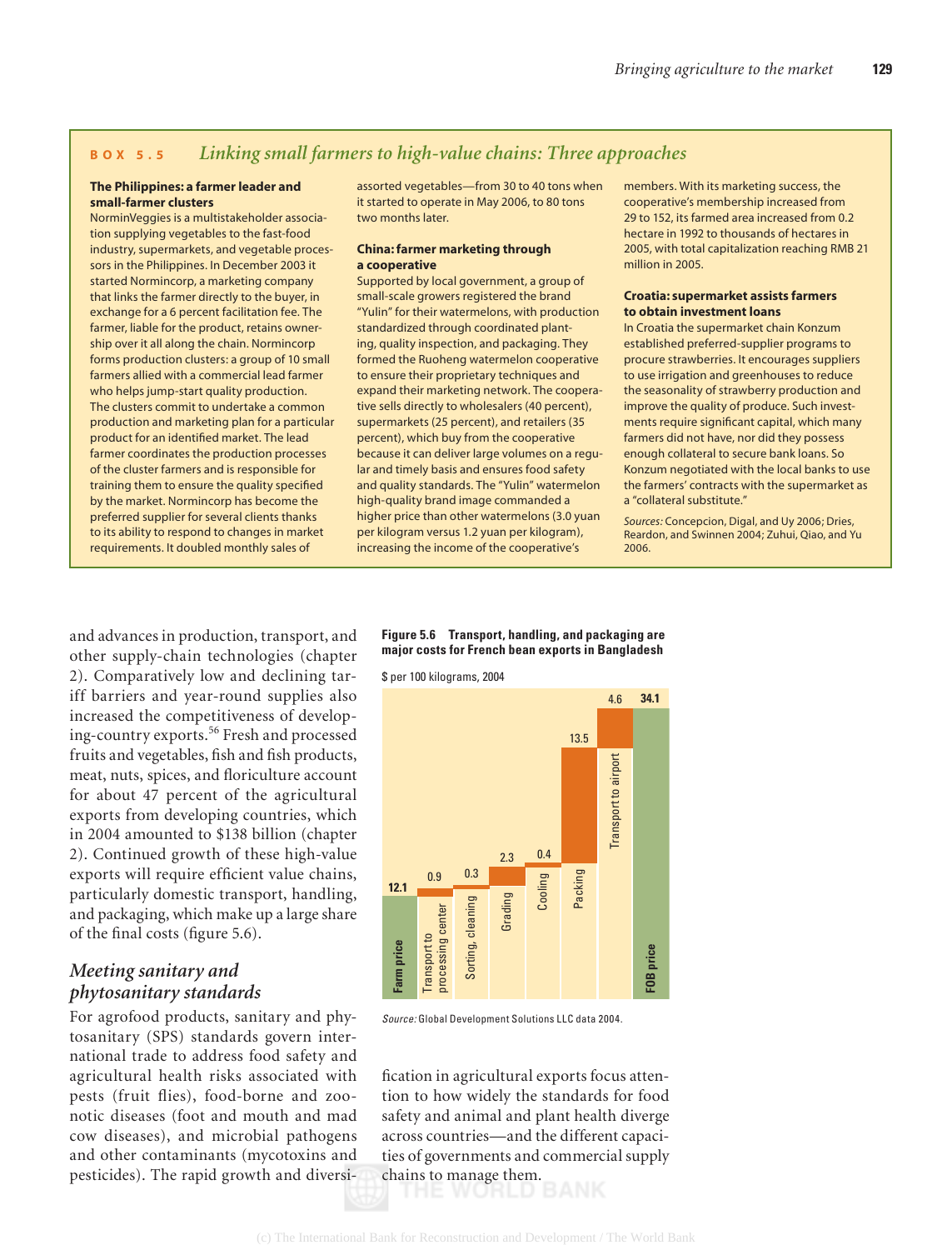In reaction to the periodic "food scares" in industrial countries, coupled with better scientific knowledge and greater public concern about these various risks, many countries tightened their SPS standards or extended their coverage to new areas. Public standards were also introduced to ensure fair competition, reduce information costs to consumers (organic foods), and promote competition based on quality. $57$  In parallel, the private sector developed standards and supplier protocols to ensure compliance with official regulations, fill perceived gaps in such regulations, differentiate their brands in a competitive market place, and otherwise manage their commercial and reputational risks.<sup>58</sup> These standards tend to blend food safety and quality management concerns—or to have protocols that combine food safety, environmental, and social parameters (child labor, labor conditions, and animal welfare). An example is protocols developed by the transnational Euro-retailer, Produce Working Group for Good Agricultural Practices, which includes 33 retail and food service companies in Europe and Japan.<sup>59</sup>

A concern for developing countries is the proliferation and stringency of foodsafety and health measures being adopted in export markets. Many fear that the emerging standards will be discriminatory and protectionist. Developing countries worry that they will be excluded from the export markets because they lack in-country administrative and technical capacities to comply with the requirements or that the costs of compliance will erode their competitive advantage. The standards could further marginalize weaker economic players, including smaller countries, enterprises, and farmers. Both anecdotal cases and research lend some evidence to support this "standards as barriers" perspective.<sup>60</sup>

An alternative view highlights the opportunities in the evolving standards environment and the scope for capitalizing on them.<sup>61</sup> Common public and private standards across international markets can reduce transaction costs. Standards can also provide incentives for modernizing developing-country supply chains and help clarify the necessary and appropriate risk

management functions of government. The greater attention to good practices in agriculture and food processing may not only improve export competitiveness, but also generate spillover benefits to domestic consumers. Although there will inevitably be winners and losers, this view suggests that enhanced capacity to comply with stricter standards can provide the basis for more sustainable and profitable agrofood exports in the long term.

There is general agreement that SPS standards affect agrofood trade, but there is no consensus on the relative importance of individual measures in relation to other trade-distorting measures, or on the aggregate net effects of those measures. The lack of consensus is not surprising, because estimating the impact of such standards presents enormous empirical difficulties. Several studies based on econometric models have estimated very large potential losses in trade.<sup>62</sup> In contrast, most industry case studies identify an array of competitive factors affecting trade (of which standards are only one) and typically point to both "winners" and "losers," not to absolute declines in trade. When the Guatemalan raspberry industry faced official and private marketaccess problems following an outbreak of food-borne illness in the United States, many leading operators shifted their production base across the border into Mexico. While the Guatemalan industry has never recovered, exports from Mexico and Chile have served an expanding market.<sup>63</sup>

## *Meeting the costs of compliance*

Despite the worry that SPS standards and the cost of compliance will disadvantage developing countries, recent studies find that compliance  $costs<sup>64</sup>$  tend to be small relative to the scale of most export industries. Fixed, nonrecurrent costs are generally 0.5 percent to 5.0 percent of three-to-five-year exports, while recurrent costs tend to be 1 percent to 3 percent of annual exports.<sup>65</sup> The focus on compliance costs can distract countries from the benefits, many of them long term and intangible. Productivity gains, reduced wastage, worker safety, environmental benefits, and the value of continuing market access can be underestimated or not counted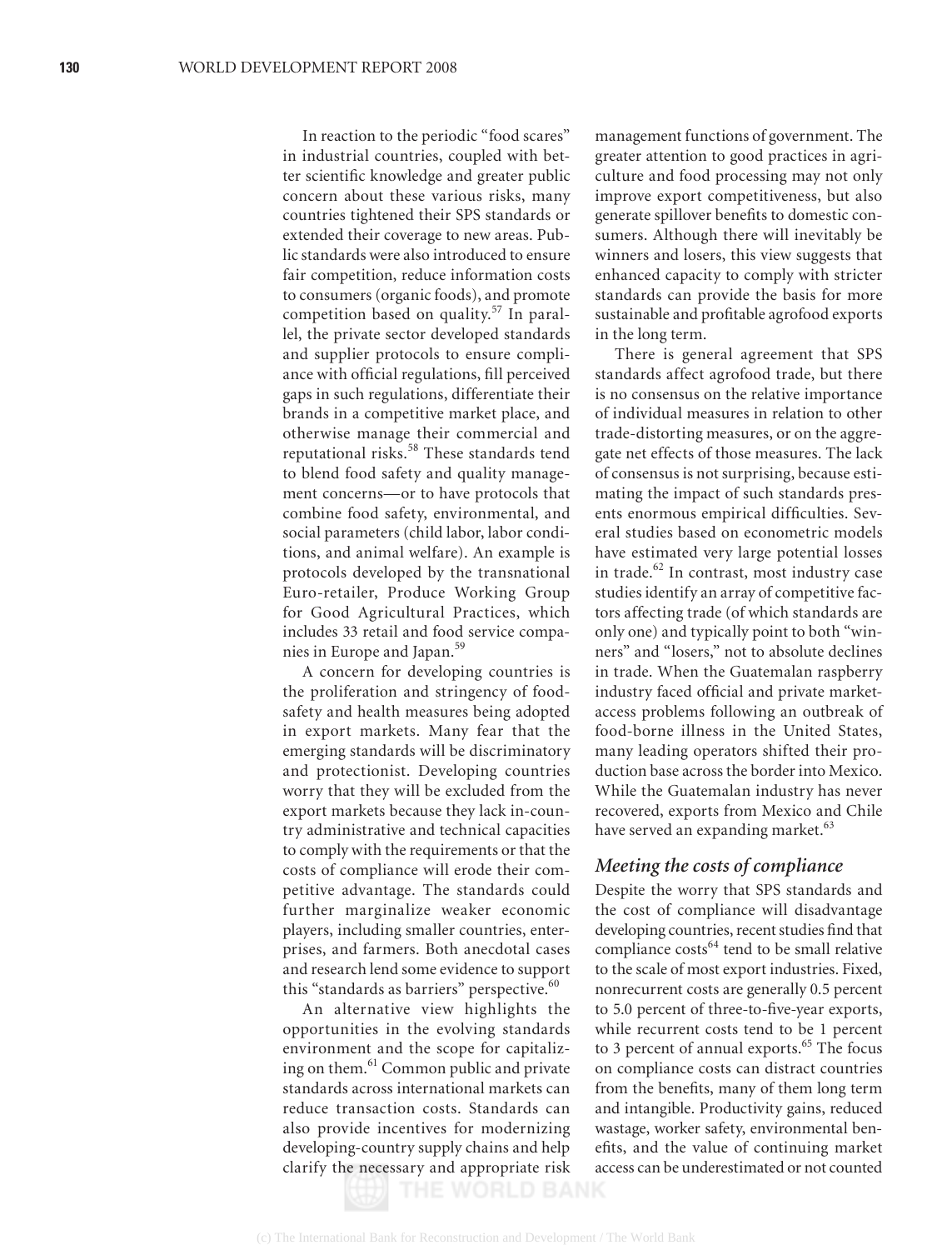as benefits. Compliance can also generate spillover benefits to domestic consumers from greater awareness of food-safety risks and access to safer products.

Empirical work on the impact of more stringent standards on smallholder participation in higher-value supply chains show a mixed picture. In theory, there are economies of scale in product traceability, certification, and testing that tend to provide a competitive advantage to larger production units. Yet there are examples from many countries where, because of limits on land acquisition or other features of the agrarian structure, smallholders remain the dominant suppliers for export firms.<sup>66</sup> Consequently, institutional arrangements have been developed to manage the attendant risks and transaction costs of sourcing exports with exacting standards from smallholders.

Also important is the large increase in off-farm work opportunities with expanded agrofood exports. In Senegal, despite tight export standards that led to the shift from smallholder contract farming to large-scale integrated estate production, the higher horticulture exports increased incomes and reduced regional poverty by about 12 percentage points and extreme poverty by half.<sup>67</sup> Poor households benefited more through labor markets than through product markets (box 5.6).

## Looking at the benefits and choices

Developing-country suppliers rarely face all-or-nothing choices when determining the changes and investments to conform to emerging standards. They have a range of choices. One is compliance—adopting measures to meet the standards. Another is voice—seeking to influence the rules of the game. A third is redirection—seeking other markets and countries or changing the mix of products.68 Suppliers need to weigh the costs and advantages for different products and market segments. In some cases, there

## **BOX 5.6** *Employment gains and reduced poverty in rural Senegal*

Fresh fruit and vegetable exports from Senegal to the European Union (EU) increased significantly in the last 15 years, despite the tightening of SPS standards. Senegal's main export is French beans, which account for 42 percent of fresh fruit and vegetable exports, more than doubling from 3,000 metric tons in 1991 to 7,000 metric tons in 2005. Changing EU SPS standards put pressure on exporters to invest more to meet these standards and to increase vertical coordination with

downstream buyers (to ensure markets) and upstream suppliers (to guarantee food safety, quality, and the timing of production). Increased vertical coordination led to the shift from contract farming with smallholders to large-scale estate production in agroindustrial farms.

The incidence of contract farming declined (from 23 percent of participating households to 10 percent), but employment in estate farms increased (from 10 percent

of households to 34 percent). While contract farming favored larger farmers, poorer households participated as farm workers. Participation in fresh fruit and vegetable export production, whether as a worker or contract farmer, raised household incomes (figure below). Estate farm workers had incomes 1.2–2.3 million CFA francs higher than nonparticipating households, while contract farmers had incomes between 2.4 million and 4.1 million CFA francs higher.



**Household participation in French bean export production in Senegal**

**Incidence of poverty and extreme poverty among participating** 



# **households, 2005**

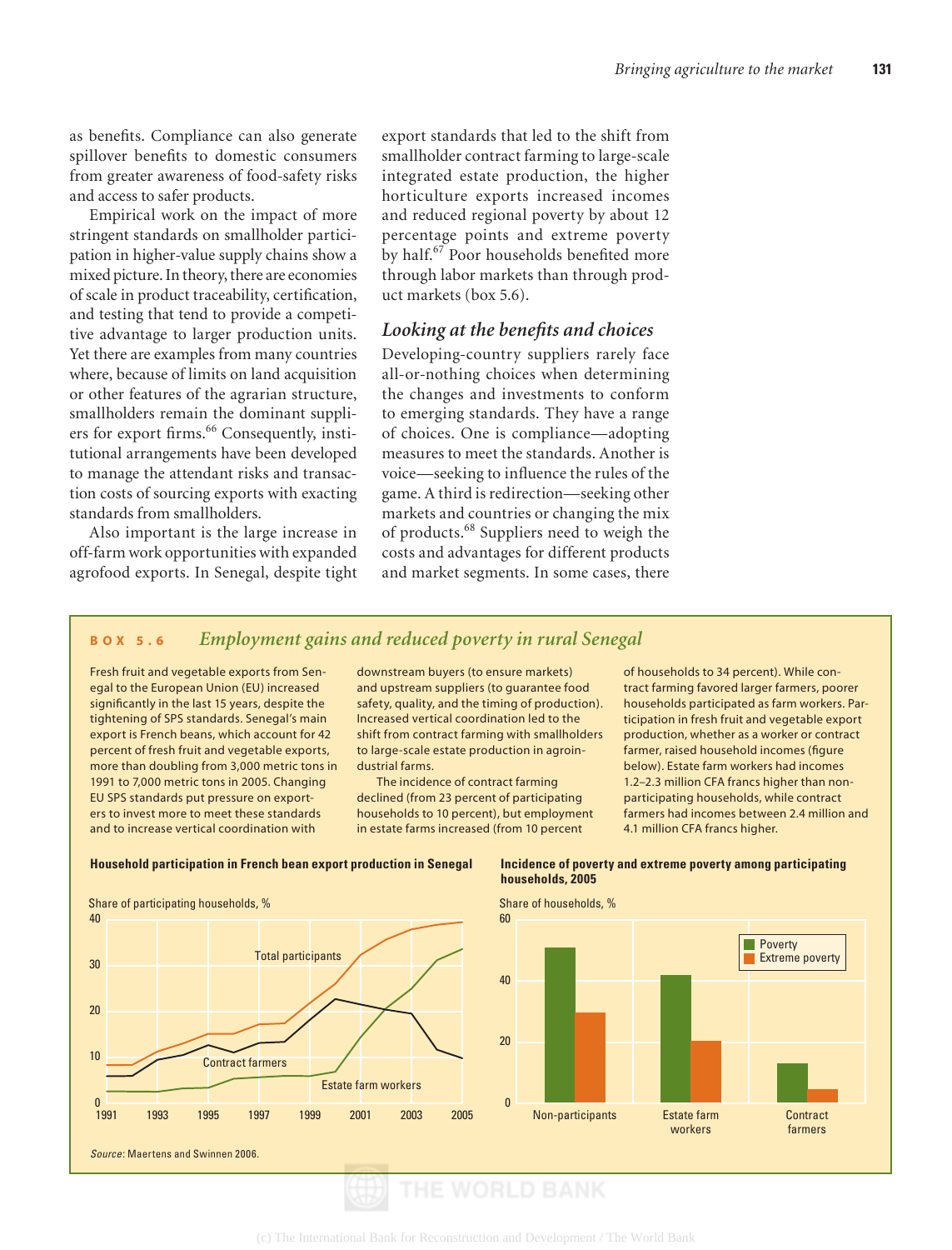|        | ۰. |
|--------|----|
| I<br>× |    |

| Table 5.2 Public and private sector roles to enhance trade-related SPS compliance and quality management capacity |  |
|-------------------------------------------------------------------------------------------------------------------|--|
|                                                                                                                   |  |

| <b>Public sector</b>                                                                                               | <b>Private sector</b>                                                                                                                                                                                                      |
|--------------------------------------------------------------------------------------------------------------------|----------------------------------------------------------------------------------------------------------------------------------------------------------------------------------------------------------------------------|
| <b>Policy and regulatory environment</b>                                                                           | <b>Good management practices</b>                                                                                                                                                                                           |
| Pursue international dialogue; adopt domestic food safety legislation and                                          | Implement appropriate management practices (hazard analysis and critical                                                                                                                                                   |
| standards consistent with local conditions and preferences, WTO, and other                                         | control point, "good" agricultural practices); obtain formal certification where                                                                                                                                           |
| trade obligations                                                                                                  | viable                                                                                                                                                                                                                     |
| Risk assessment and management                                                                                     | <b>Traceability</b>                                                                                                                                                                                                        |
| Strengthen national or subnational systems for pest, animal disease, and market                                    | Develop systems and procedures to enable traceability of raw materials and                                                                                                                                                 |
| surveillance; support research on food safety and agricultural health concerns                                     | intermediate and final products                                                                                                                                                                                            |
| Awareness building and promoting good practices                                                                    | Develop training, advisory, and conformity assessment services                                                                                                                                                             |
| Support consumer awareness campaigns on food safety; promote good                                                  | Strengthen human capital, physical infrastructure and management systems                                                                                                                                                   |
| agricultural hygiene, and food processing practices to be integrated into                                          | to supply support services to agriculture, industry, and government related to                                                                                                                                             |
| extension programs; invest in appropriate laboratory infrastructure; accredit                                      | quality and food-safety management                                                                                                                                                                                         |
| private laboratories<br>Infrastructure investments<br>Improve water supply and sanitation and marketing facilities | <b>Collective action and self-regulation</b><br>Self-requiate through adoption and oversight of industry "codes of practice";<br>alert government to emerging issues; advocate for effective government<br><b>SALVICAS</b> |

Source: Adapted from World Bank (2007e).

may be larger and more profitable opportunities to serve the domestic market, a regional market, or industrial-country segments that impose less stringent standards or allow more time to implement them.

Addressing the export challenges of SPS standards requires joint public and private efforts. The public sector should take the lead in policy (standards and food-safety legislation), in research on risk assessment and good management practices, and in disease surveillance (table 5.2). The private sector should take the lead in building awareness, training, and complying with food-safety and agricultural-chemical-use requirements, either individually or collectively through trade associations.

There is growing evidence that countries staying abreast of technical and commercial requirements and anticipating future changes have repositioned themselves in more remunerative market segments.<sup>69</sup> To strengthen local capacity to meet these standards, developing countries can draw support from the Standards and Trade Development Facility, a global program aimed at providing financial and technical assistance to countries to enhance their expertise and capacity to analyze and implement SPS standards and improve their human, animal, and plant health situation.<sup>70</sup>

# *Decommodifi cation in specialty markets*

The "decommodification" of some traditional agricultural products opens alternative markets for higher-value products

from developing countries. Geographic indications (labeling such as Blue Mountain coffee from Jamaica), which capitalizes on local know-how and special agroecological conditions to establish brand identity, are one example. Organic, Fair Trade, and Rainforest Alliance–certified products are others. Organic products are grown without the use of conventional pesticides, artificial fertilizers, or sewage sludge—and processed without ionizing radiation or food additives. $71$  Fair Trade seeks greater equity in international trade and aims to contribute to sustainable development by offering better market conditions and securing the rights of marginal producers and workers.<sup>72</sup> Rainforest Alliance–certified products meet stringent environmental and social standards for production.

Retail sales, mainly to meet the growing demand in high-income countries, and area planted under these products have expanded significantly. The area planted to organic crops reached 31 million hectares in 2005, with retail sales reaching \$23.9 billion in the EU, Canada, United States, and Asia in 2006.<sup>73</sup> The biggest developingcountry producers of organic products are China and middle-income Latin American countries. Sub-Saharan countries account for a large proportion of organic cotton production, while Asia and Latin America dominate production of organic coffee and cocoa. Retail sales of certified Fair Trade products in high-income countries reached \$1.4 billion in 2005. Bananas and coffee are the most traded products of Fair Trade.<sup>74</sup>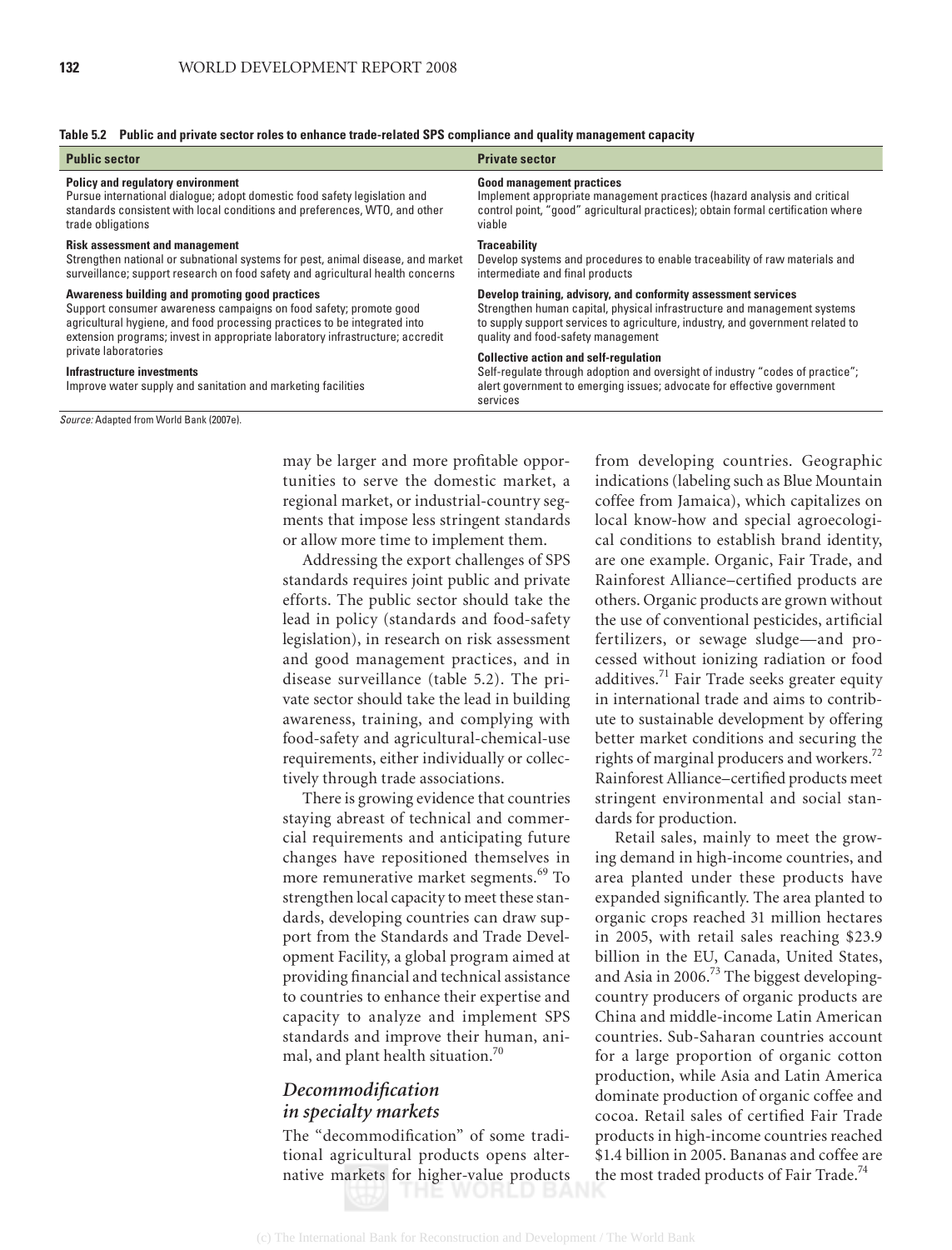## *Fair Trade: How fair?*

Most case studies highlight the positive impact of Fair Trade on producer prices, incomes, and well-being. Some benefits of Fair Trade include building capacity (support services, improved market information and awareness), empowering local actors, mitigating gender imbalances, and providing clear environmental benefits.<sup>75</sup> There are concerns, however, about the sustainability of Fair Trade. Producers in some developing countries face problems of rationing, because Fair Trade prices are set above market clearing levels and potential supply is exceeding demand. There are also concerns about long-term effects on investment and productivity and the efficiency of Fair Trade channels. But few evaluations have been carried out.

Recent studies show that the costs and margins for coffee sold through Fair Trade are high, and that intermediaries, not farmers, receive the larger share of the price premium. One estimate is that growers receive 43 percent of the price premium paid by the consumer for Fair Trade roasted coffee and 42 percent for soluble coffee.<sup>76</sup> The higher cost of processing and marketing is partly explained by the diseconomies of scale related to the small volumes and high associated costs: certification of supply-chain actors, membership fees, advertising, and campaigning.<sup>77</sup>

## *Market saturation: more production at lower prices?*

There is also concern about export market saturation for high-value exports, as developing countries jump onto the same export bandwagon, often referred to as the "adding up" or "fallacy of composition" problem. If all countries, and especially large countries, try to substantially increase their exports of a product, there is a risk that they will encounter rising protection from industrial countries—or that the terms of trade will decline so much that the benefits of any increased export volume are more than offset by lower export prices. While there is some evidence that developing countries face protectionist tendencies from industrial (and also some developing) countries when exports pass a threshold, the rules

defined by the World Trade Organization reduce this risk. The risk of protection is lowest for tropical products with limited developed-country domestic competition and highest for in-season temperate products.78

An expansion of developing-country nontraditional exports could create an addingup problem if several countries rapidly expand production, perhaps so much that export revenues decline. The potential for this is greatest in commodity markets for unprocessed foods.79 The potential competition posed by efficient large producerssuch as Brazil and China—can also be significant.<sup>80</sup> The Food and Agriculture Organization of the United Nations estimates that an increase in China's exports of green beans is likely to reduce world market prices, with adverse effects on the export revenues of other developing countries.<sup>81</sup> So under some circumstances, the expansion of agricultural exports by some market participants could curtail market potential.

A close eye needs to be kept on export products dominated by one or two countries—or when smaller countries simultaneously expand their export market shares.82 This emphasizes the need for export-promotion agencies in developing countries to build stronger capacities in market intelligence.

## **Conclusion**

Markets are good for efficiency, and much progress has been made in market development, especially under private sector leadership. But further efficiency gains will require public sector support to deliver the necessary public goods, foster institutional innovation, and secure competitiveness. Because efficient markets do not always secure socially desirable outcomes, complementary policies are often needed to ensure smallholder participation.

A large agenda remains in improving the performance of the marketing systems in developing countries. Public investments to expand access to rural infrastructure and services—such as rural roads and transport services, physical markets, telecommunications, and electricity—will be critical to reducing transaction costs and physical losses